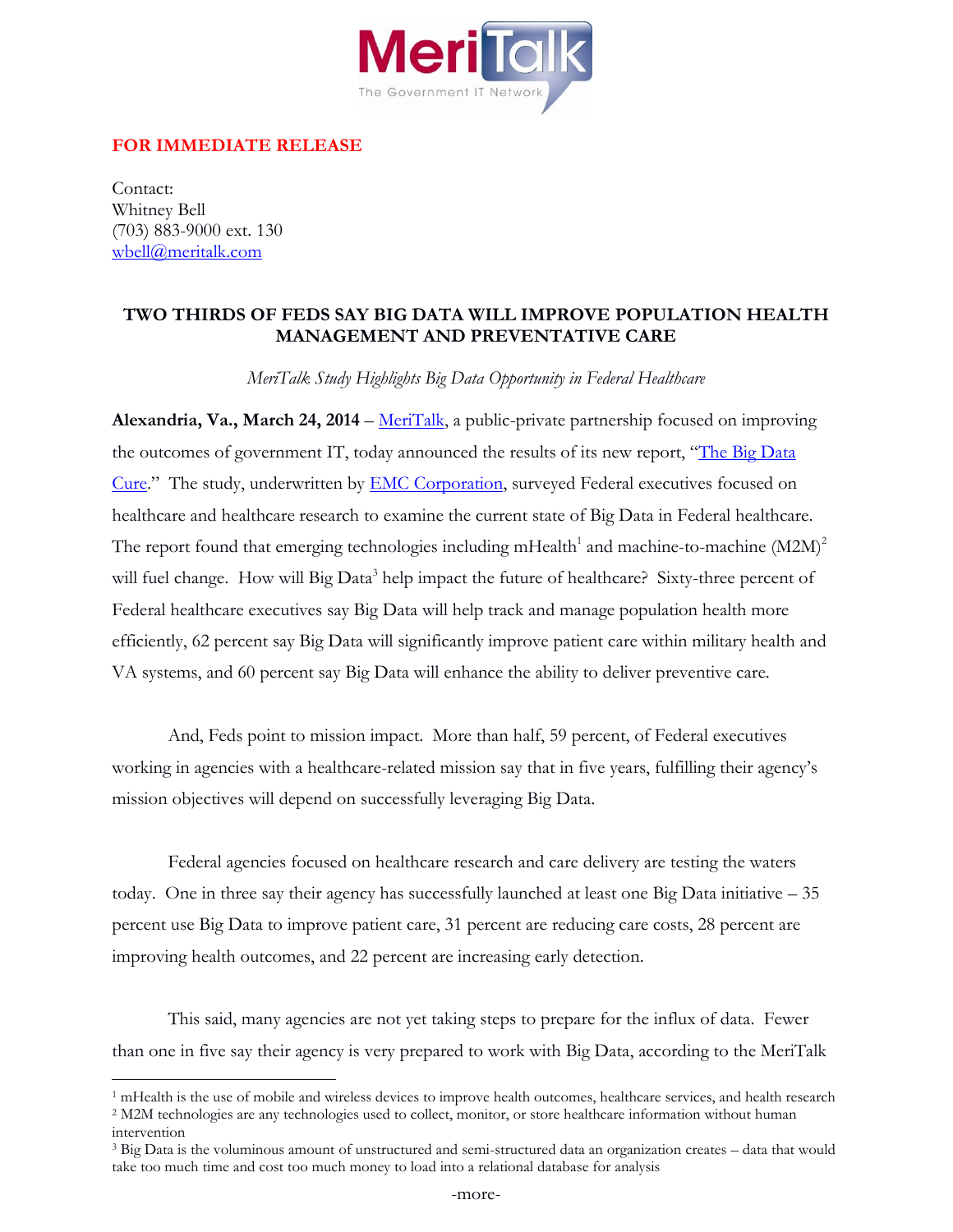study. Few have invested in IT systems/solutions to optimize data processing (34 percent), trained IT professionals to manage and analyze Big Data (29 percent), or educated senior management on Big Data issues (29 percent).

"Emerging mHealth and M2M technology will together create a new healthcare data deluge, and tremendous opportunity to improve efficiency and patient care," said Dan Dougherty, vice president, EMC Federal. "DoD delivers healthcare to nearly 10 million people through TRICARE, and we know costs have been rising. Big Data analytics, mHealth, and M2M technology can make an impact in key areas including helping to more successfully manage chronic conditions with improved preventative care – monitoring and addressing symptoms before they become acute."

"Forty-seven percent of Feds say the successful use of mHealth technologies and data has the potential to be more impactful than the discovery of penicillin," said Steve O'Keeffe, founder, MeriTalk. "That's a real shot in the arm for improving Federal healthcare."

Feds anticipate M2M technologies will also have a significant impact. While just 15 percent of respondents say they have implemented M2M technologies today, 53 percent plan to do so within the next two years. Feds expect M2M technologies to have the greatest impacts on improving patient care and remote patient monitoring. Better data, in real time – will lead to better decisions. All of this can be achieved, but not without some trials and tribulations. Feds expect securing patient data will represent the biggest challenge with M2M technologies. Despite challenges, nine out of 10 respondents expect M2M technologies and data to have positive impacts across the healthcare industry.

"The Big Data Cure" is based on an online survey of 150 Federal executives focused on healthcare and healthcare research in January 2014. The report has a margin of error of  $+/-7.95$ percent at a 95 percent confidence level. To download the full study, please visit [www.meritalk.com/bigdatacure.](http://bit.ly/1j3D9Qp)

## **About MeriTalk**

The voice of tomorrow's government today, MeriTalk is a public-private partnership focused on improving the outcomes of government IT. Focusing on government's hot-button issues, MeriTalk hosts [Big Data Exchange,](http://www.meritalk.com/bdx) [Cloud Computing Exchange,](http://meritalk.com/ccx) [Cyber Security Exchange,](http://www.meritalk.com/csx) and [Data Center Exchange](http://www.meritalk.com/dcx) – platforms dedicated to supporting public-private dialogue and collaboration. MeriTalk connects with an audience of 85,000 government community contacts. For